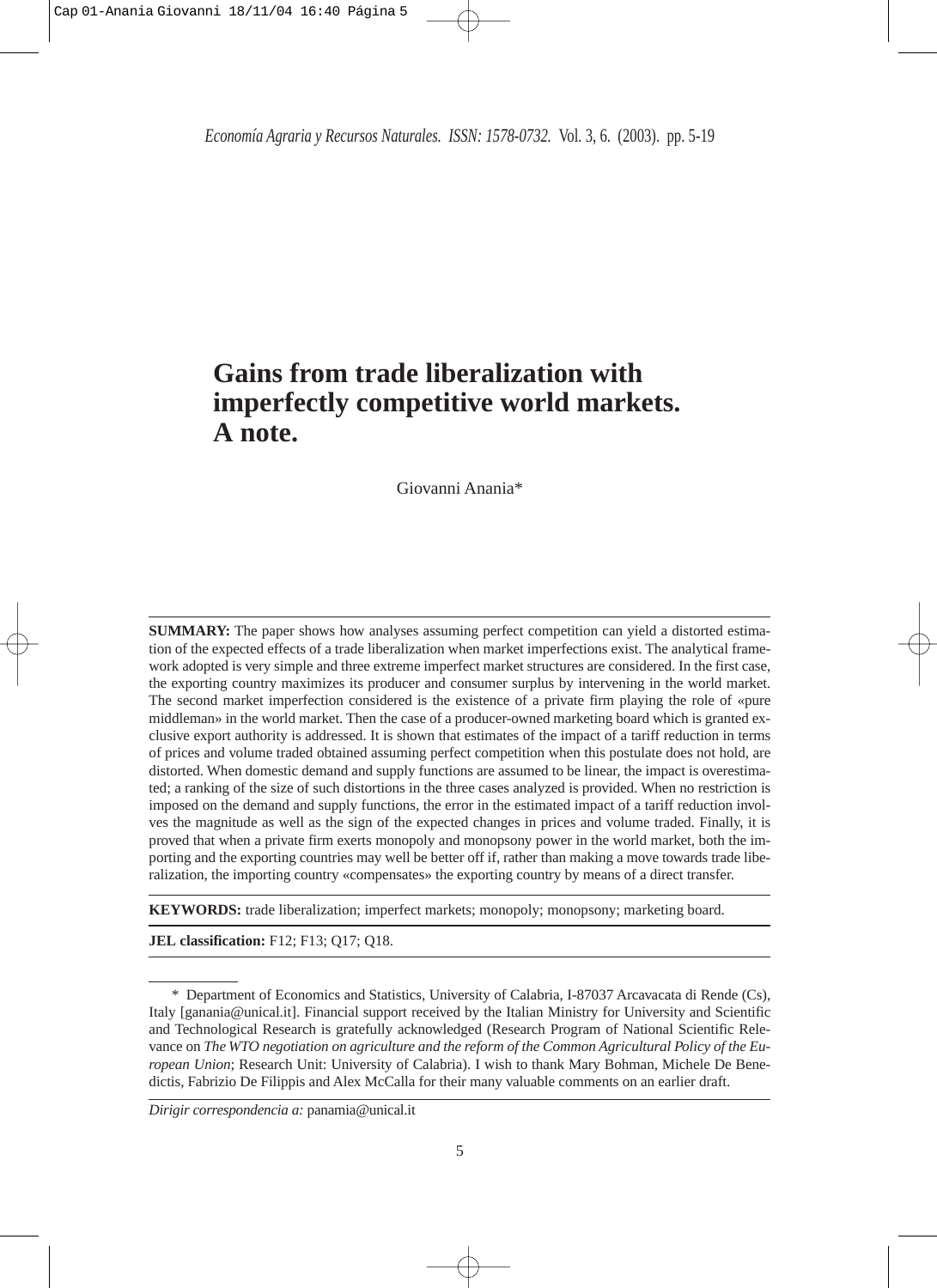#### Cap 01-Anania Giovanni 18/11/04 16:40 Página 6

### **Ganancias de la liberalización comercial en mercados globales con competencia imperfecta. Una Nota.**

**RESUMEN:** El artículo muestra cómo los análisis que incorporan el supuesto de competencia perfecta pueden proporcionar una estimación distorsionada de los efectos esperados de una liberalización del comercio en presencia de imperfecciones de mercado. Adoptando un marco analítico muy sencillo, se consideran tres casos extremos de imperfecciones de mercado. En el primero, el país exportador maximiza los excedentes del productor y consumidor interviniendo en el mercado mundial. El segundo es el caso de una empresa privada que desempeña en el mercado mundial un papel de «intermediario puro». El último trata de una junta de comercialización, propiedad de productores que han conseguido derechos exclusivos de exportación. En este trabajo se demuestra la existencia de una desviación de las estimaciones del impacto de una reducción de aranceles sobre los precios y el volumen comercializado cuando en el análisis se supone competencia perfecta y dicho supuesto no se cumple. Además si las funciones de demanda y oferta domésticas son lineales, el impacto precedente queda sobreestimado. Asimismo, en el trabajo se presenta una ordenación de la magnitud de dichas desviaciones para cada uno de los tres casos analizados. Cuando no se impone ninguna restricción sobre las funciones de demanda y oferta, el error de estimación afecta tanto a la magnitud como al signo de los cambios esperados en precios y volumen comercializado, como consecuencia de una reducción de aranceles. Finalmente, se demuestra que, cuando una empresa privada ejerce un poder de monopolio y de monopsonio en el mercado mundial, tanto los países importadores como los exportadores pueden beneficiarse si, en lugar de inclinarse hacia la liberalización del comercio, el país importador «compensa» al país exportador mediante una transferencia directa.

**PALABRAS CLAVE:** liberalización del comercio; mercados imperfectos; monopolio; monopsonio; junta de comercialización.

**Clasificación JEL:** F12; F13; Q17; Q18.

Mainly as a result of the Uruguay round of the GATT, since the late 1980s there has been a marked increase in the literature pertaining to the effects produced by liberalizing agricultural trade (Anania, 2001). Most empirical analyses assume perfect competition in both domestic and international markets. However, international agricultural trading occurs in markets where the holders of market power are particularly active. The need to give more attention to the existence of imperfectly competitive domestic market structures when analyzing agricultural and food policy changes is well discussed in McCorriston (2002).

This paper investigates the effects of a trade liberalization assuming imperfect competition in world markets and compares the results with those obtained under the hypothesis that perfect competition occurs. Three extreme imperfect market structures are analyzed in a very simple analytical framework. Though the aim of the paper is clearly explorative, its findings do in fact provide some useful indications regarding the distortions which result from assuming perfect competition in cases where this hypothesis does not hold.

In the first section, the relevance of market imperfections in agricultural world trade is briefly discussed. The two-country model described in the second section combines both a graphical and algebraic approach in assessing the impact of a trade liberalization in three imperfect world market scenarios: *i)* when the exporting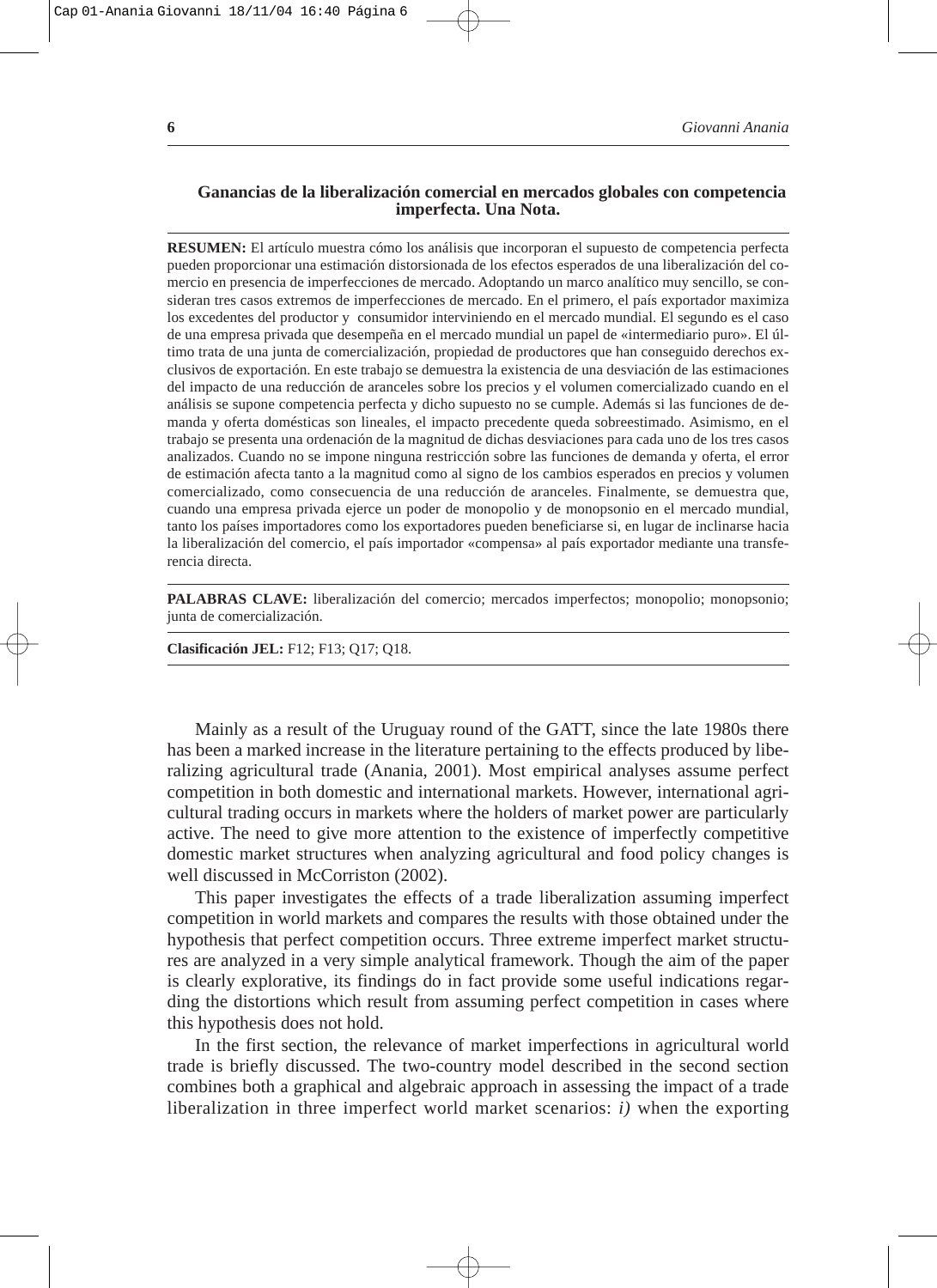*Gains from trade liberalization with imperfectly competitive world markets. A note* **7**

country intervenes in world markets in order to maximize its consumer and producer surplus;  $ii)$  when a firm exists in the international market acting as a «pure middleman» which maximizes its own profits; and *iii)* when a producer-owned marketing board is granted exclusive authority to export. The last section gives a summary of the principal results obtained.

## **Agricultural Trade and Imperfect Markets**

Almost all countries, and in particular the major traders, do, in one way or another, intervene in international markets. In many countries, whether importing or exporting, developed or developing, effective marketing boards and State Trading Enterprises (STEs) exist (Ackerman and Dixit, 1999; Veeman, Fulton and Larue, 1999). Examples include the Canadian Wheat Board, the Australian Wheat Board, the Japanese Food Agency, the New Zealand Dairy Board, as well as many STEs active in developing countries.

Around about the beginning of the 1990s, 80% of world cereals exports was controlled by just six multinational firms, while four firms controlled 80% of the trade in oilseeds; if commodities exported by developing countries are also considered, there is no significant change in the market concentration: four firms controlled 60% of the trade in sugar; three 80% of that in tea (Scoppola, 2000, p. 64).

The effects of different market imperfections on international agricultural trade have been analysed both from theoretical and empirical points of view<sup>1</sup>. Market imperfections can affect the impact of a trade liberalization on prices, volume traded and welfare. Since current WTO negotiations are likely to bring about a significant reduction in the barriers to agricultural trading, it is of interest to ascertain whether or not the attempts to evaluate the effects of an agricultural trade liberalization which assume perfect competition are biased, and the direction of such bias.

## **The analytical framework**

A very simple partial equilibrium framework with one commodity, two large countries, and zero transportation costs has been used in developing the analysis. It is

<sup>1</sup> Theoretical analyses include those by Bieri and Schmitz, 1974; Dixit and Josling, 1997; Just, Schmitz and Zilbermann, 1979; McCalla, 1966; McCalla and Josling, 1985; McCorriston and MacLaren, 2000; Sarris and Schmitz, 1981; Schmitz, McCalla, Mitchell and Carter, 1981; and Veeman, Fulton and Larue, 1999. Empirical analyses, involving a wide range of market imperfections, have been carried out, among the others, by Abbott, 1979; Alaouze, Watson and Sturgess, 1978; Carter and Schmitz, 1979; Carter and Smith, 2001; Francois, McDonald and Nordstrom, 1996; Hertel, Brockmeier and Swaminathan, 1997; Karp and McCalla, 1983; Kawaguchi, Suzuki and Kaiser, 1997; Kolstad and Burris, 1986; Lanclos, Hertel and Devadoss, 1996; McCorriston, 1996; Paarlberg and Abbott, 1986; Pick and Park, 1991; Schmitz, McCalla, Mitchell and Carter, 1981; Swaminathan, Hertel and Brockmeier, 1997; Thursby and Thursby, 1990; and Warr, 2001.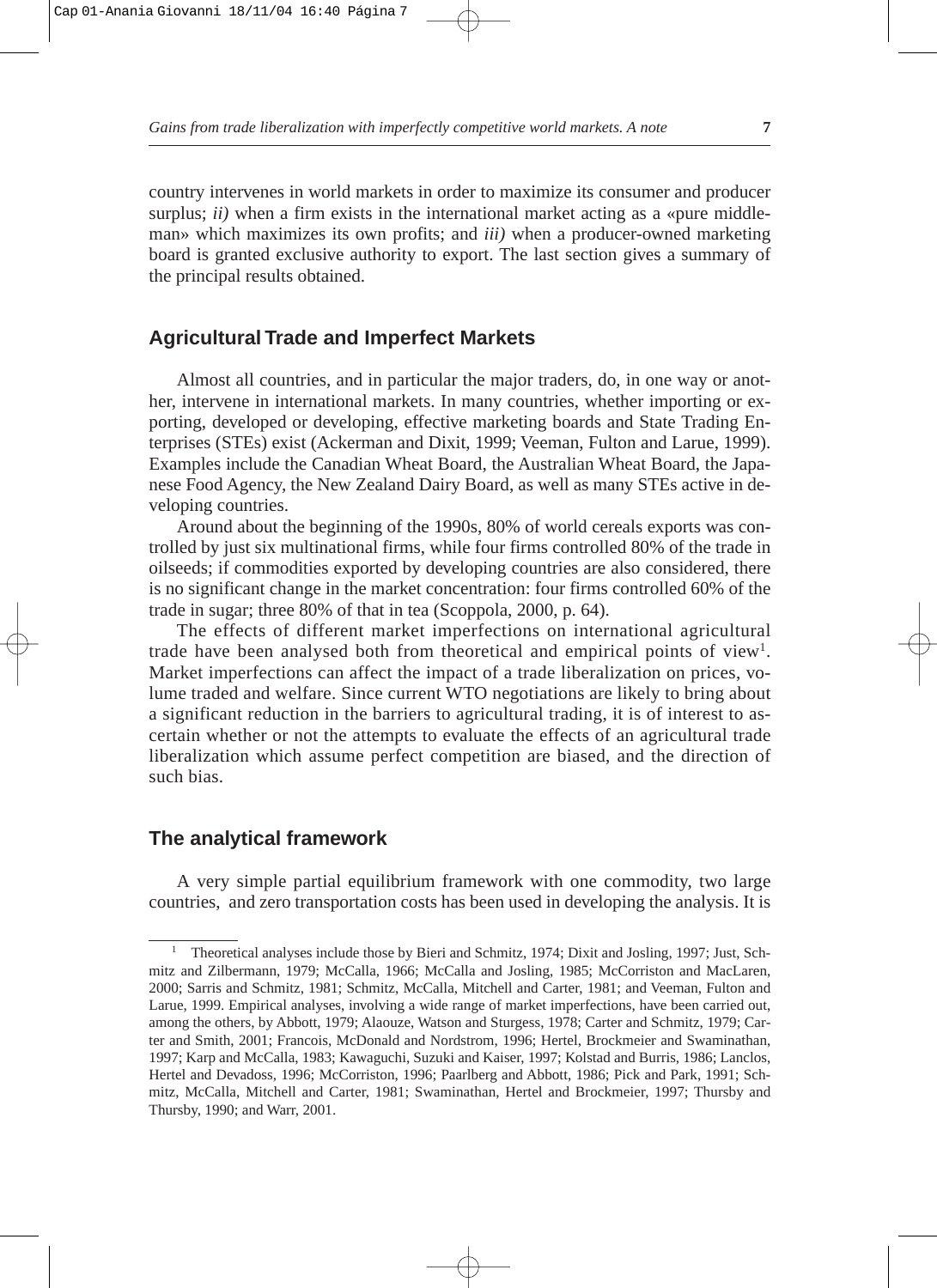assumed, moreover, that perfect competition holds on the domestic markets. Initially, to simplify the analysis, supply and demand functions are assumed to be linear; the implications for the results obtained of removing this assumption are discussed in the final part of the paper.

Country A is a tariff-imposing importing country and country B the exporting country.

Let  $X_A(q)$  and  $X_B(q)$  be the inverse excess demand and supply functions of countries A and B respectively, q being the volume of trade, with  $\partial X_A/\partial q = X_A' < 0$ ,  $\partial X_B/\partial q = X_B' > 0.$ 

Let us first derive the effects produced by a trade liberalization in the «reference» scenario, i.e. where perfect competition prevails in all markets. This particular case is shown in figure 1, where  $X_A$  is the inverse excess demand of A,  $X_B$  is the inverse excess supply of B, and  $t = AB$  is the per unit import tariff.  $X_A$ " is the tariff-inclusive excess demand of A expressed as function of the price in the exporting country. When A imposes the tariff, the volume of trade is  $q^{PC/t}$ , A's domestic price is  $P_A^{PC/t}$ , and B's is  $P_B^{PC/t}$ . The shaded areas represent the «gains from trade» of A and B, i.e. the increases in the closed-economy producer and consumer surplus due to international trading (assuming that the tariff revenue is redistributed to producers and consumers in country A as a lump sum transfer). If a trade liberalization takes place, the volume of trade increases to  $q^{PC}$  and the price in the two countries equals  $P^{PC}$ .

The market equilibrium condition under perfect competition is given by:



$$
X_A(q) - t - X_B(q) = 0
$$
 [1]

**Figura 1.** *Perfect competition.*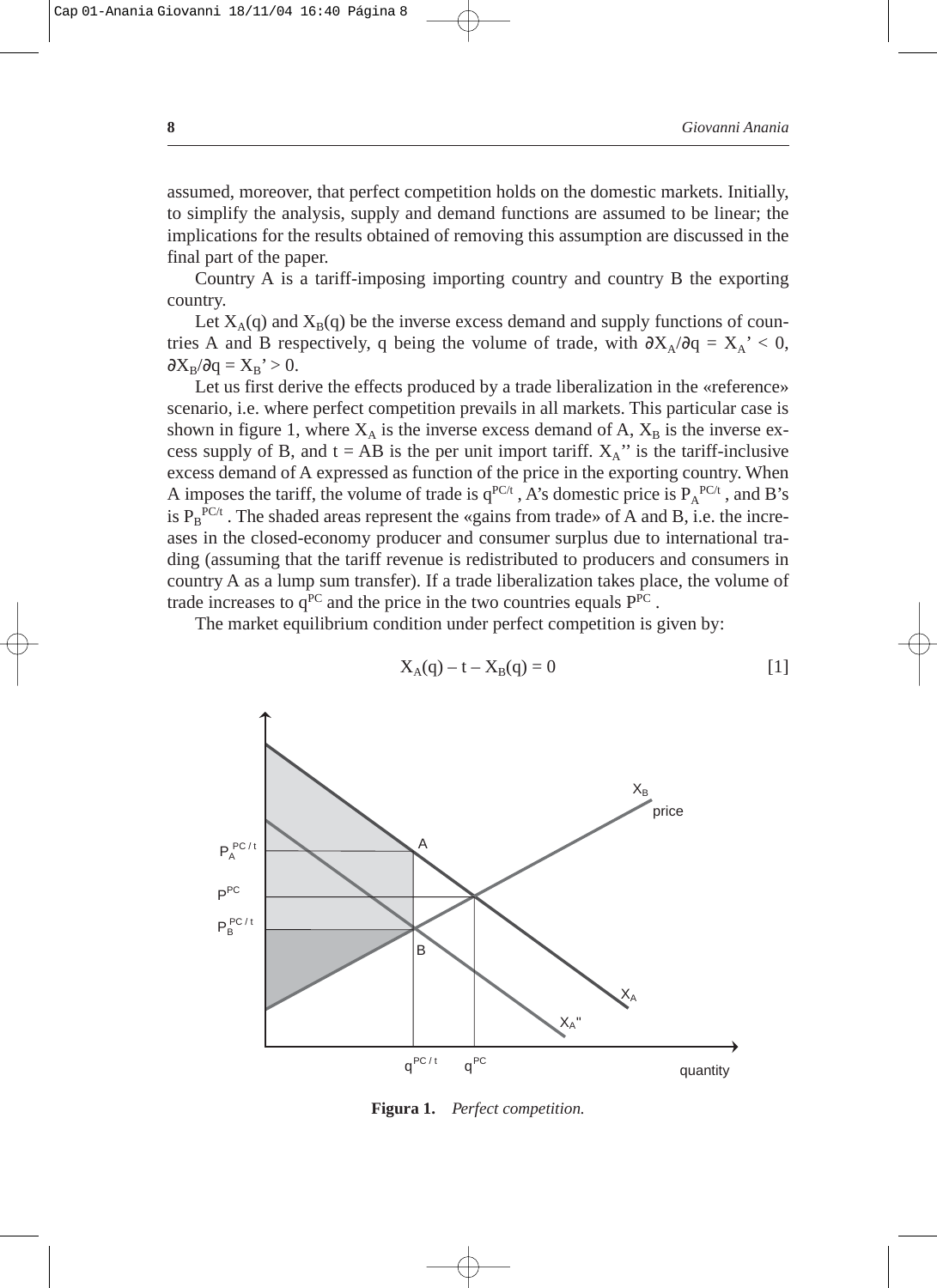*Gains from trade liberalization with imperfectly competitive world markets. A note* **9**

By taking the total differential of [1] we obtain:

$$
X_A' \, dq - dt - X_B' \, dq = 0 \tag{2}
$$

The impact on prices and volume traded of a tariff change can be described as follows:

$$
[dq/dt]_{PC} = 1 / [X_A' - X_B'] < 0
$$
 [3]

$$
[dP_A/dt]_{PC} = X_A' \, dq/dt > 0, \text{ and} \tag{4}
$$

$$
[dP_B/dt]_{PC} = X_B' \cdot dq/dt < 0
$$
 [5]

where  $P_i$  is the equilibrium price in country i.

The producer and consumer surpluses of A and B are given by:

$$
W_A = W_A^{AUT} + \int_0^q X_A(z) dz - q [X_A(q) - t]
$$
 [6]

$$
W_B = W_B^{AUT} + q X_B(q) - \int_0^q X_B(z) dz
$$
 [7]

where  $W_A^{AUT}$  and  $W_B^{AUT}$  are the closed-economy consumer and producer surpluses of countries A and B, respectively, and the remaining terms in [6] and [7] are the «gains from trade». The welfare effects of a tariff change are given by:

$$
[dW_A/dt]_{PC} = [t - q X_A'] dq/dt + q
$$
, and [8]

$$
[dW_B/dt]_{PC} = q X_B' \cdot dq/dt < 0
$$
 [9]

While the welfare of the tariff-imposing country will, in general, either increase or decrease as the tariff decreases, the welfare of the exporting country will definitely increase.

## **Case I: the exporting country maximizing its producer and consumer surplus**

The first case of market imperfection to be discussed is where the exporting country (country B) intervenes in order to maximize its consumer and producer surplus, which is assumed to include the export tax revenue, redistributed to consumers and producers as a lump sum transfer.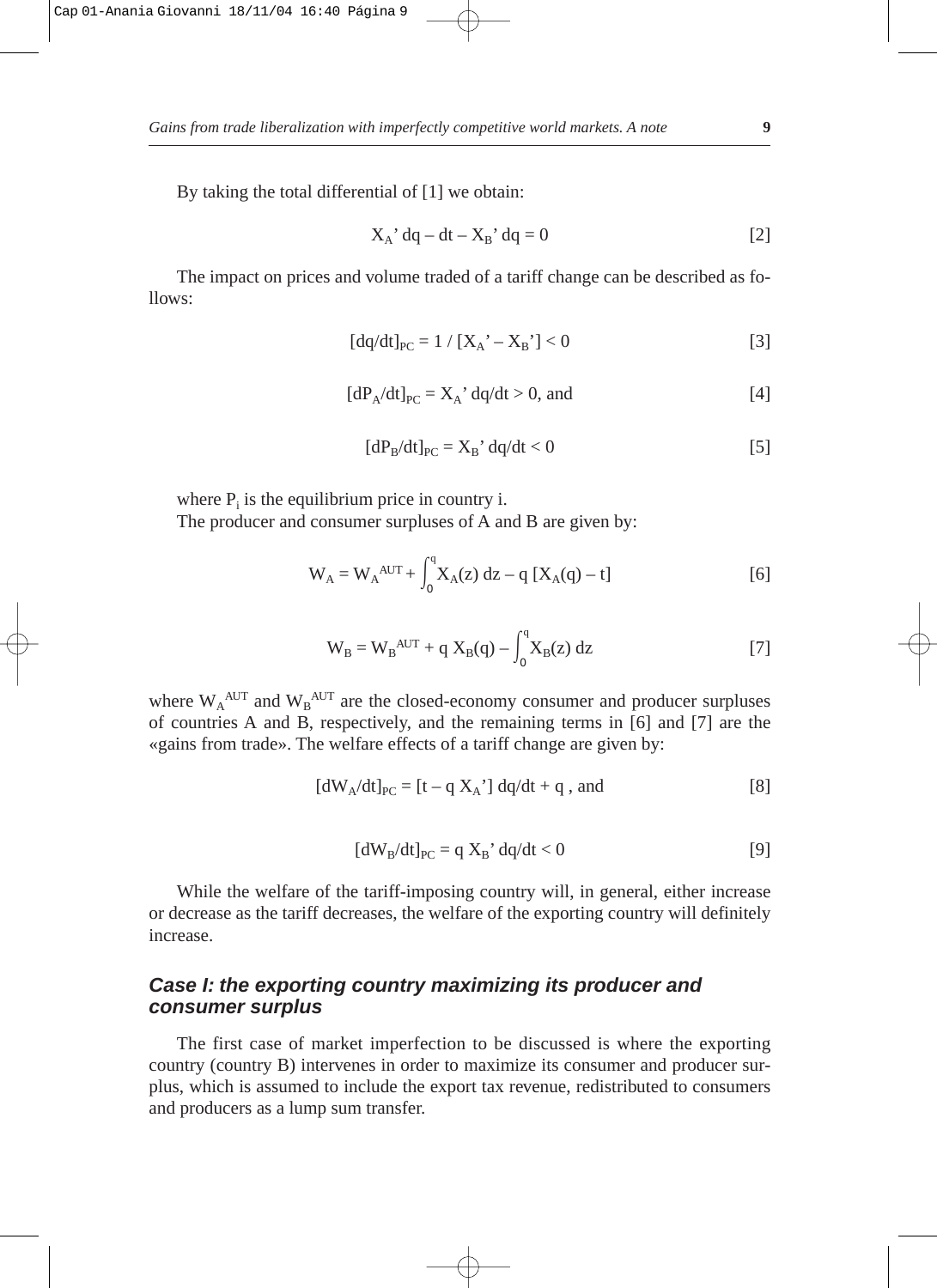The volume of trade is obtained by solving the problem faced by country B:

$$
\max_{q} W_{B} = W_{B}^{AUT} + q [X_{A}(q) - t] - \int_{0}^{q} X_{B}(z) dz
$$
 [10]

Hence, the volume traded which maximizes  $W_B$  and the optimal export tax are such that

$$
\partial W_B / \partial q = X_A(q) - t + q X_A' - X_B(q) = 0
$$
, and [11]

$$
\tau = -q X_A' \tag{12}
$$

B maximizes its consumer and producer surplus by exporting up to the point where its marginal export revenue  $[X_A(q) - t + q X_A]$  equals its marginal export social cost  $[X_B(q)]$ . The marginal export social cost is defined as the sum of the domestic consumer welfare losses and the increase in producer costs which result from a marginal increase in exports. In figure 2 the marginal export revenue curve of B when A imposes an import tariff is given by  $X_A^*$ ; the equilibrium condition [11] is satisfied in point E. The volume of trade is  $q^{MS/t}$ , the prices in countries A and B are respectively given by  $P_A^{MS/t}$ , and  $P_B^{MS/t}$ . The import tariff of A is GH and the export tariff of B is equal to HE.

If A unilaterally eliminates its import tariff, the marginal export revenue curve of country B becomes  $X_A^*$ ; the equilibrium condition is now satisfied in D. The volume traded increases to  $q^{\dot{MS}}$ , the export tax is now equal to FD and the prices in the two countries are  $P_A^{MS}$  and  $P_B^{MS}$ , respectively.



**Figura 2.** *The exporting country maximizing its producer and consumer surplus.*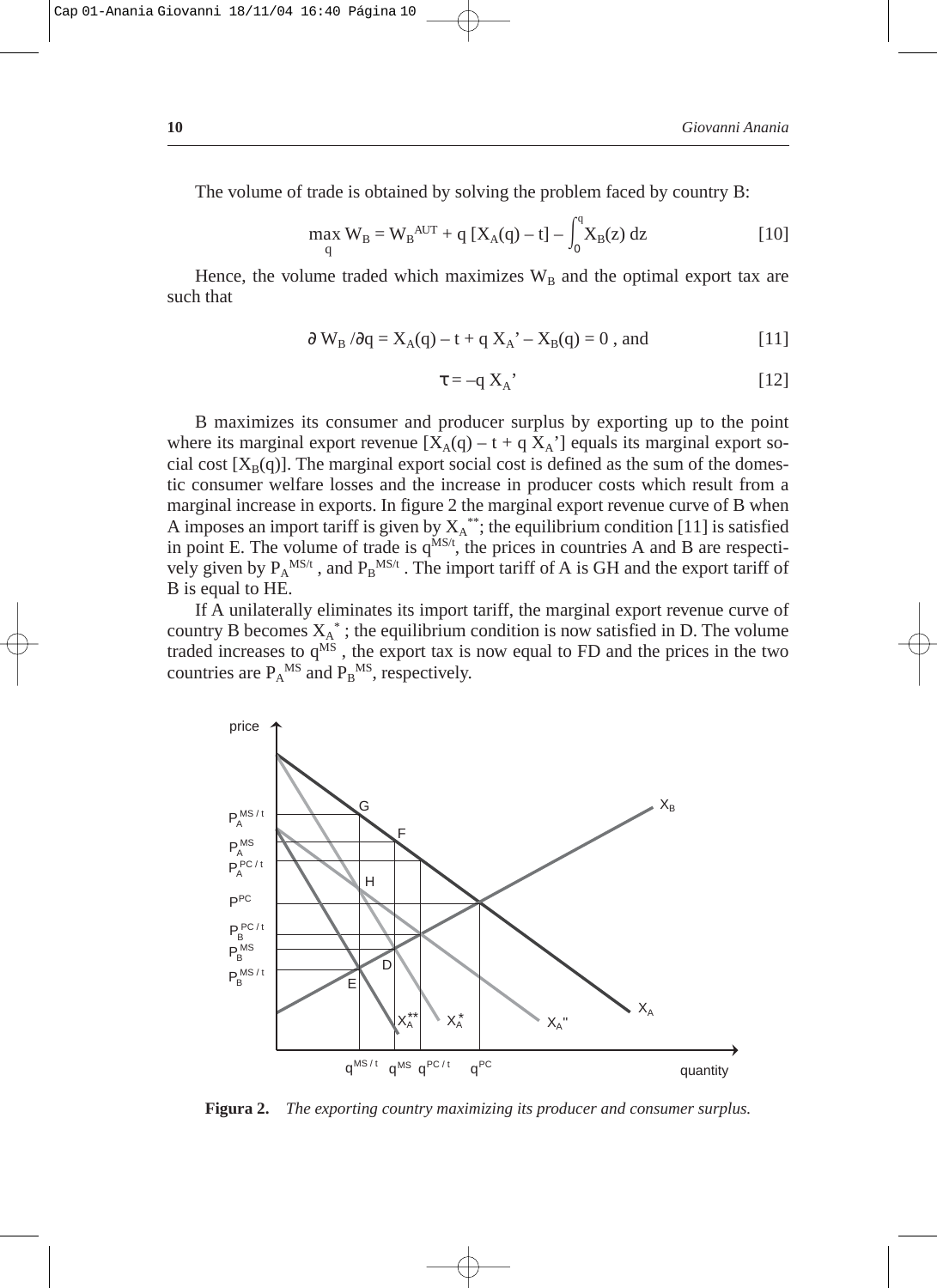*Gains from trade liberalization with imperfectly competitive world markets. A note* **11**

When the exporting country exercises market power to maximize its producer and consumer surplus, an elimination of the tariff by the importing country has a smaller impact in terms of the changes both in prices  $(P_B^M)^{MS/t}$  is less than  $P^{PC}$  $P_B^{PC/t}$  , and  $P_A^{MS} P_A^{MS/t}$  is less than  $P^{PC} P_A^{PC/t}$  ), and in the volume of trade ( $q^{MS/t} q^{MS}$  is less than  $q^{PC/t}$   $q^{PC}$ ). This is because the marginal export revenue curves of country B  $(X_A^*$  and  $X_A^{**}$ ) are steeper than the excess demand curves of country A in the two scenarios ( $X_A$  and  $X_A$ ").

The same result can be proved by taking the total differential of [11]. By doing so, under the assumption that the excess demand and supply functions are linear, we obtain:

$$
[dq/dt]_{MS} = 1 / [2 X_A' - X_B'] < 0
$$
 [13]

and the following condition holds:

$$
0 > [dq/dt]_{MS} > [dq/dt]_{PC}
$$
 [14]

from whence:

$$
[dP_A/dt]_{PC} > [dP_A/dt]_{MS} > 0
$$
, and [15]

$$
0 > [dPB/dt]MS > [dPB/dt]PC
$$
 [16]

Hence, when the exporting country exerts market power to maximize its producer and consumer surplus, a movement toward trade liberalization by the importing country has a smaller impact on prices and volume traded than it would do when perfect competition obtains.

#### **Case II: the «pure middleman» case**

The second imperfect market structure involves the case where a private firm acts as an international intermediary between the two countries; we assume the very extreme situation where it exerts both monopoly and monopsony power in the world market, while domestic markets remain perfectly competitive and the two countries do not intervene.

Assuming that transaction costs are nil, the profit maximization problem of the firm can be stated as follows:

$$
\max_{q} \pi = q [X_{A}(q) - t - X_{B}(q)] \tag{17}
$$

The volume traded will be such that

$$
\partial \pi / \partial q = X_A(q) - t - X_B(q) + q X_A' - q X_B' = 0
$$
 [18]

The firm maximizes its profits by buying from B and selling to A a quantity such that its marginal revenue equals its marginal cost. This case is shown in figure 3,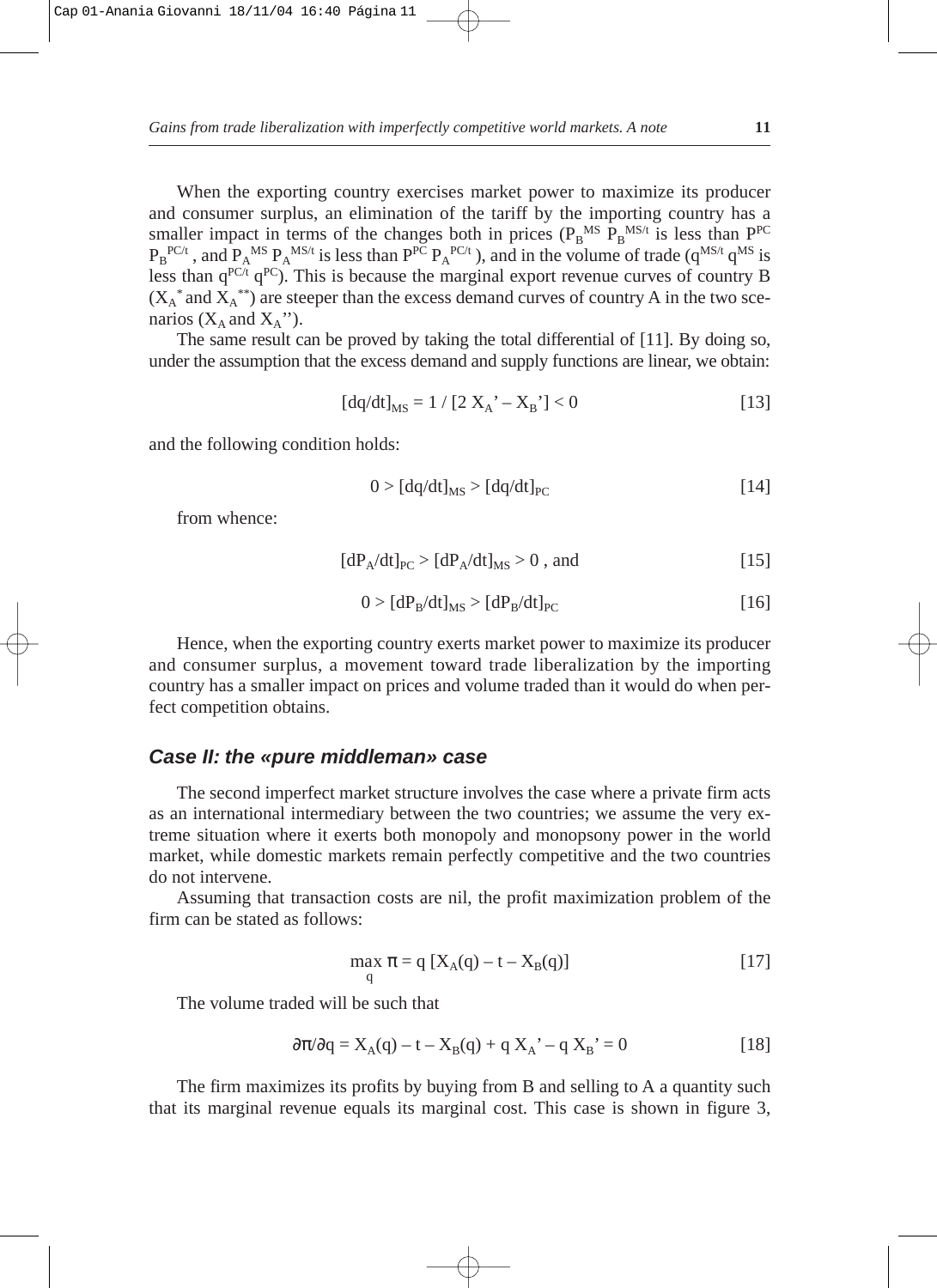where  $X^*$ <sup>\*</sup><sub>A</sub> is the firm marginal revenue and  $X^*$ <sub>B</sub> is its marginal cost. Equilibrium condition [18] is satisfied in C; the volume traded is now equal to  $q^{PM/t}$ , prices in A and B equal  $P_A^{PM/t}$  and  $P_B^{PM/t}$ , and the firm per unit profit equals HE. If A eliminates the tariff, the firm's marginal cost becomes  $X^*$  and the equilibrium condition is satisfied in point F; the volume of trade increases to  $q^{PM}$ , country A's price becomes  $P_A^{PM}$ , country B's  $P_B^{PM}$ , and the firm per unit profit DM, which is greater than HE, the per unit profit under the tariff.



**Figura 3.** *The «pure middleman» case.*

The price and volume of trade changes due to a trade liberalization in this case are smaller than those occurring under perfect competition, and are also smaller than those occurring when the exporting country exerts market power to maximize its producer and consumer surplus. This is because *i)* the marginal revenue curve of the firm is steeper than the excess demand curve of A, and *ii)* the marginal cost curve is steeper than the excess supply curve of B.

These results can be easily proved by using some algebra. By taking the total differential of [18] we obtain:

$$
[dq/dt]_{PM} = 1/[2(X_A^{\prime} - X_B^{\prime})] < 0 , \text{ and} \qquad [19]
$$

$$
0 > [dq/dt]_{PM} > [dq/dt]_{MS} > [dq/dt]_{PC}
$$
, from whence [20]

$$
[dP_A/dt]_{PC} > [dP_A/dt]_{MS} > [dP_A/dt]_{PM} > 0
$$
\n
$$
\tag{21}
$$

$$
0 > [dP_B/dt]_{PM} > [dP_B/dt]_{MS} > [dP_B/dt]_{PC}
$$
\n(22)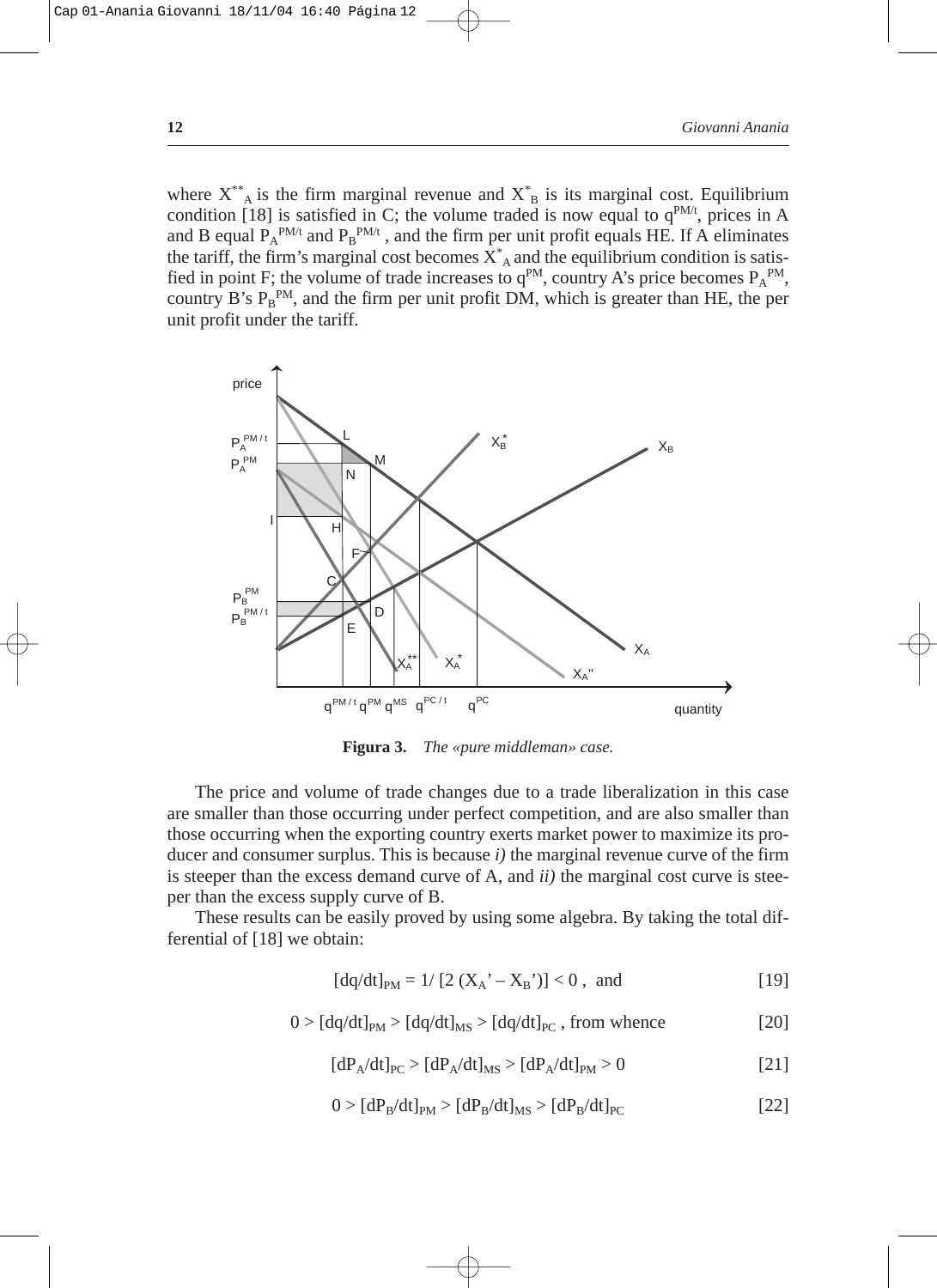As one can expect, the profits of the firm acting as a «pure middleman» in the market will always increase as the importing country reduces the tariff:

$$
[d\pi/dt] = [X_A(q) - t - X_B(q)] dq/dt - 1/2 < 0
$$
 [23]

If we think of the overall welfare as the sum of (a) producer and consumer surplus in the importing country, assuming that tariff revenue is redistributed among them  $(W_A)$ , (b) producer and consumer surplus in the exporting country  $(W_B)$ , and (c) the profits of the «pure middleman», the impact of a tariff reduction on the welfare of country B is given by:

$$
[dWB/dt]PM = q XB' dq/dt < 0, with
$$
 [24]

$$
0 > [dWB/dt]PM > [dWB/dt]PC
$$
 [25]

Hence, when a firm acting as a «pure middleman» in the world market exists, a trade liberalization has an impact on the exporting country's welfare smaller than that which would occur in a perfect competition scenario.

Finally, producers and consumers, as a whole, in both countries might well be better off if, rather than abolishing the tariff, A were to compensate B through a direct welfare transfer. This is the case, for example, of the specific market represented in figure 3, where country A's losses due to the trade liberalization (area  $P_A^{PM}$ NHI minus area LMN) are in fact greater than country B's gains (area  $P_B^{PMDE}P_B^{PM/t}$ ). Hence, both countries would be better off if A, rather than eliminating the tariff, were to compensate B with a direct welfare transfer greater than  $P_B^{PMDE}P_B^{PM/t}$  and less than P<sub>A</sub><sup>PM</sup>NHI minus LMN.

The necessary and sufficient condition whereby consumers and producers, as a whole, in the two countries are both better off when A, rather than eliminating the tariff, directly compensates B by means of a proper welfare transfer, is given by:

$$
d[W_A + W_B] / dt > 0, or
$$
 [26]

$$
q > [X_A(q) - X_B(q)] / [2 (X_B' - X_A')] \tag{27}
$$

## **Case III: a producer-owned marketing board with exclusive export authority**

The third imperfect market structure considered is that where in the exporting country a producer-owned marketing board has been granted exclusive export authority; this allows the marketing board to exert market power in the world market (while domestic markets remain perfectly competitive).

Let Q be the quantity produced in country B and  $S_B(Q)$  the inverse domestic supply function, with  $\partial S_B/\partial Q = S_B$ ' > 0. In equilibrium,

$$
P_B = X_B(q) = S_B(Q)
$$
 [28]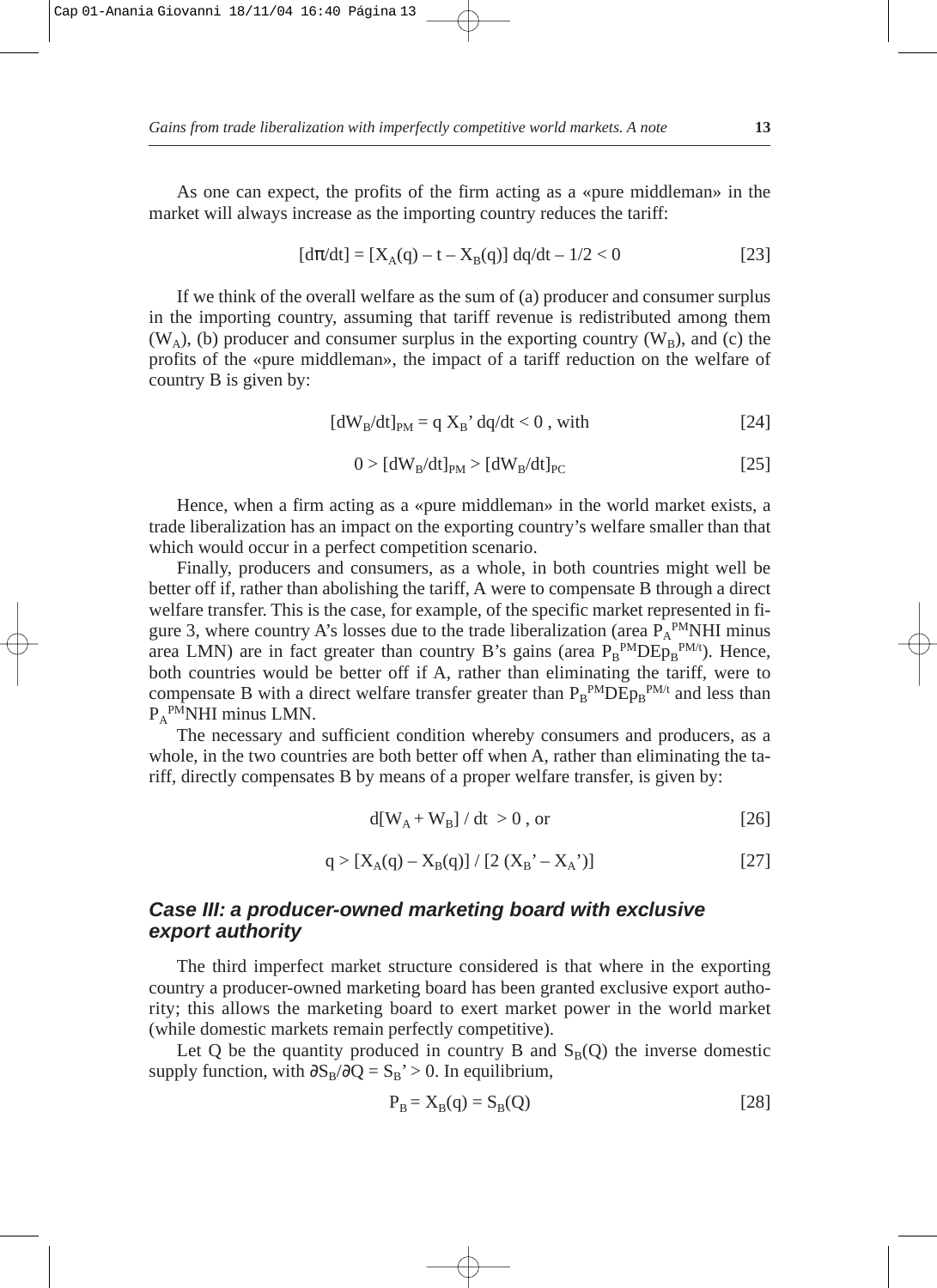From [28] the quantity produced in country B as a function of the quantity exported can be derived:

$$
Q(q) = S^{-1}{}_B [ X_B(q) ], with
$$
 [29]

$$
0 \le Q' = \partial Q / \partial q \le 1^2 \tag{30}
$$

Being the marketing board owned by country B's producers, we assume that it acts with the goal of maximizing their profits<sup>3</sup>. Hence, the problem faced by the marketing board can be stated as follows:

$$
\max_{q} \Gamma = q [X_{A}(q) - t - X_{B}(q)] + X_{B}(q) Q(q) - \int_{0}^{Q(q)} S_{B}(z) dz - FC \qquad [31]
$$

where the four addenda in [31] are, respectively: the profits made by the marketing board; producer revenue; variable and fixed production costs. It is assumed that the marketing board pays producers the domestic market equilibrium price and distributes its profits to its owners, producers in country B.

The volume exported by the marketing board which will maximize producer profits will be such that

$$
\frac{\partial \Gamma}{\partial q} = X_A(q) - t - X_B(q) + q X_A' - q X_B' + X_B' Q(q) = 0
$$
 [32]

The marketing board maximizes producer profits by exporting to country A a quantity such that producer marginal revenue equals marginal cost. This case is shown in figure 4, where gross producer profits (i.e. profits plus fixed production costs) are given by the sum of the shaded areas. The equilibrium condition given in [32] is satisfied in point D, where  $X_A^{**}$  is  $[X_A(q) - t + qX_A]$  and  $X_B^{**}$  is  $[X_B(q) + q$  $X_B' - X_B'Q(q)$ ].  $X_B^{**}$  intercept and slope are both smaller than those of  $X_B^*$ , the marginal revenue curve of the profit maximizing private firm considered in the previous case.4 In figure 5 the market equilibrium when A eliminates the tariff is represented. The equilibrium condition is satisfied in point C; volume of trade increases to  $q^{MB}$ , prices in the two countries become  $P_A^{MB}$  and  $P_B^{MB}$ , production in country B expands to  $Q_{MB}$  and the per unit profit of the marketing board to EC (from HD).

<sup>&</sup>lt;sup>2</sup> A change of the volume exported is always associated to a smaller change, in the same direction, of the quantity produced; in fact, an increase (decrease) in the quantity exported is equal to the sum of the increase (decrease) in domestic production and the reduction (increase) in domestic consumption, taken in absolute values.<br><sup>3</sup> Different hypotheses have been made with respect to the objective pursued by a marketing board,

including maximizing sales, producer revenues and their own revenues (Sexton and Lavoie, 2001). Although all these hypotheses appear to be justified under specific circumstances, a producer-owned marke-

ting board maximizing producer profits seems to us to represent the most general case.<br><sup>4</sup> While the intercept of  $X_B^*$  is always smaller than that of  $X_B$ , the excess supply function of country B, no ranking of the slopes of the two functions is, in general, possible; this means that, differently from the case depicted in figure 4,  $X_B$  and  $X_B$ <sup>\*\*</sup> could intersect. However, this does not affect the results derived.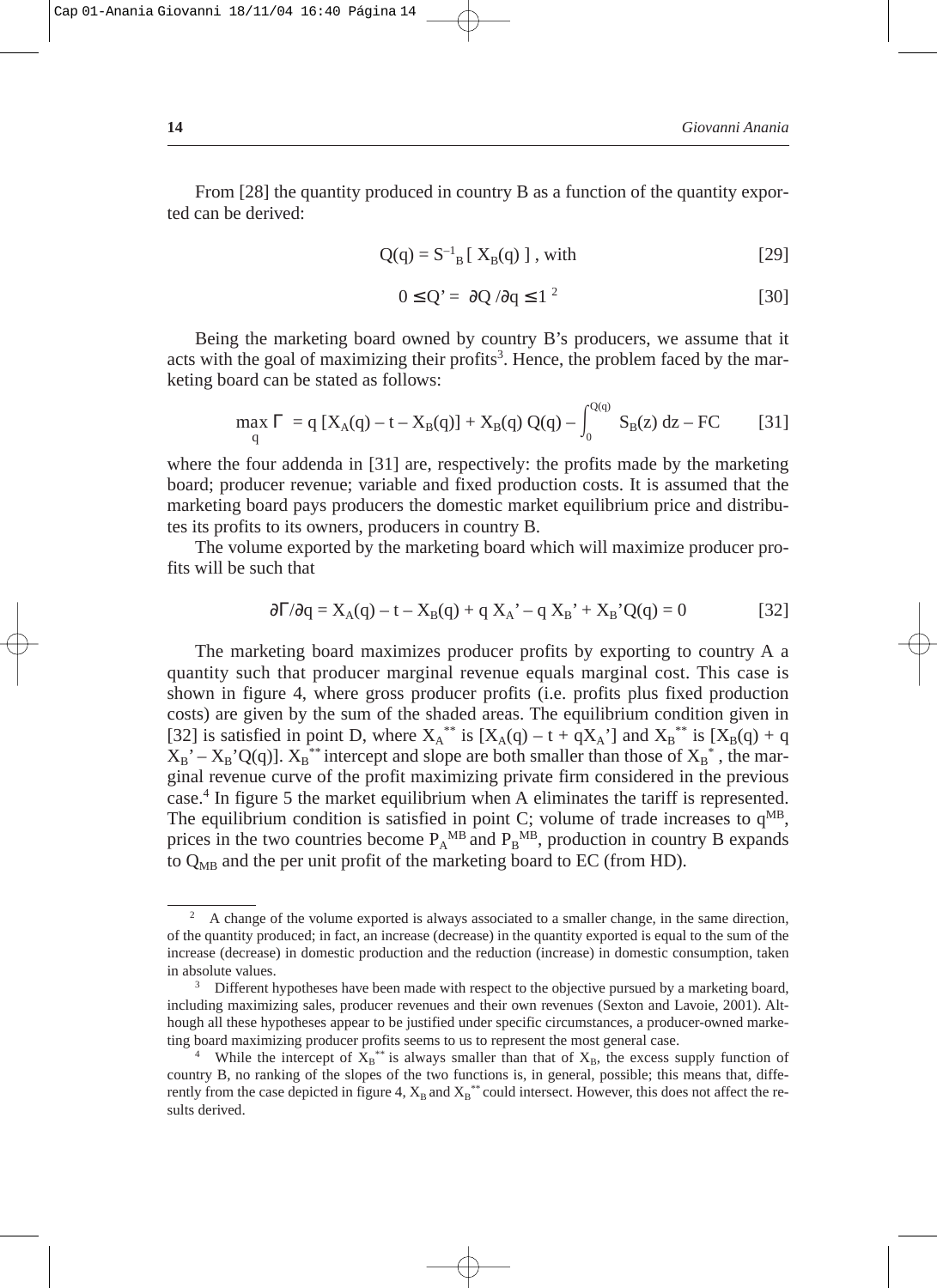

**Figura 4.** *A producer-owned marketing board.*



**Figura 5.** *Trade liberalization in the presence of a producer-owned marketing board.*

The price and volume of trade changes due to a trade liberalization are in this case smaller than those occurring under perfect competition or when the exporting country exerts market power to maximize its producer and consumer surplus, and larger than those which occur when a private firm exists which is able to act as a «pure middleman» on the world market. In fact, by taking the total differential of [32], and recalling that Q' cannot exceed 1, we obtain: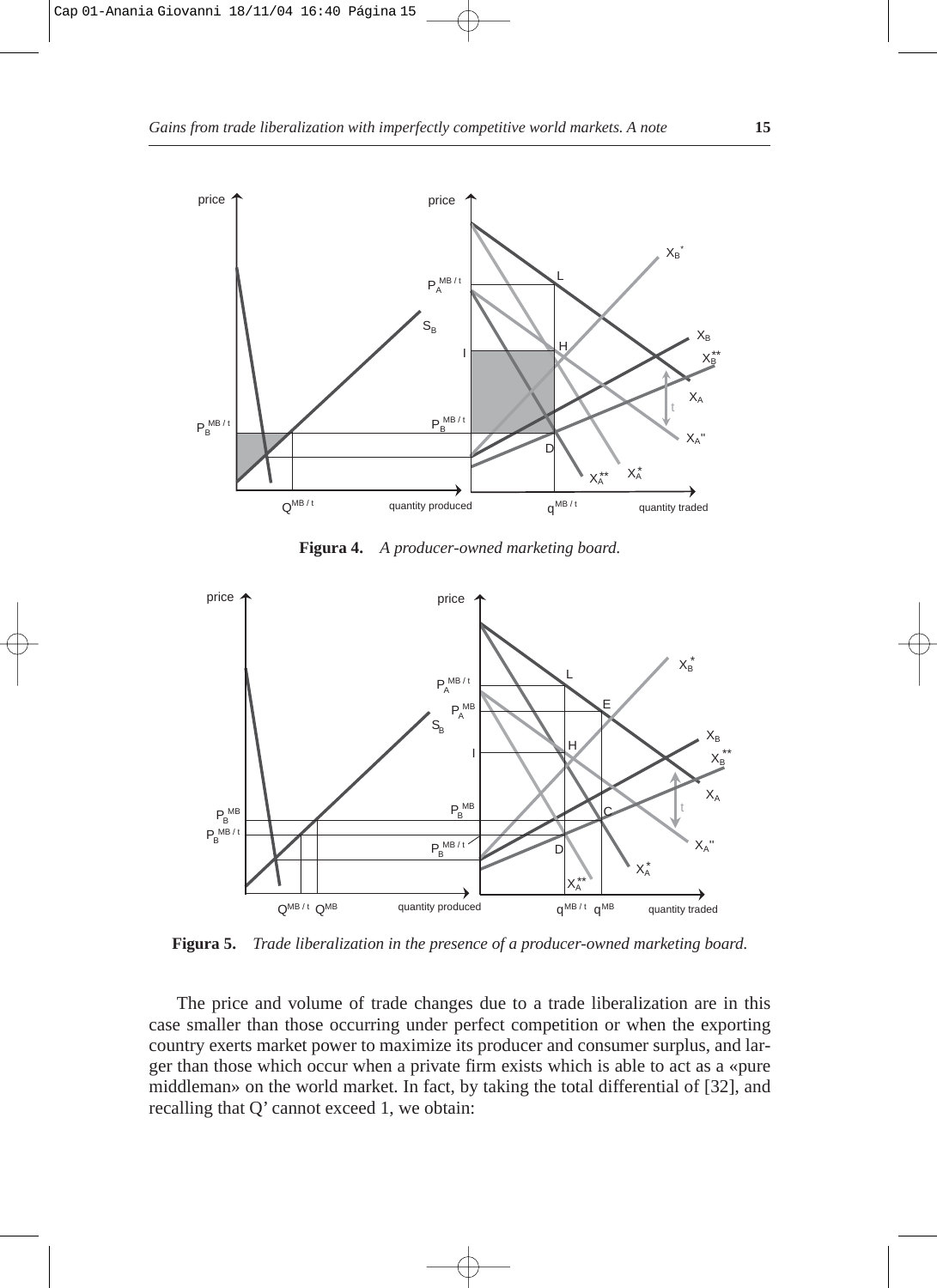$$
[dq/dt]_{MB} = 1/[2(X_{A}^{'} - X_{B}^{'}) + X_{B}^{'}Q'] < 0
$$
, from whence [33]

$$
0 > [dq/dt]_{PM} > [dq/dt]_{MB} > [dq/dt]_{MS} > [dq/dt]_{PC}
$$
 [34]

$$
[dP_A/dt]_{PC} > [dP_A/dt]_{MS} > [dP_A/dt]_{MB} > [dP_A/dt]_{PM} > 0
$$
 [35]

$$
0 > [dP_B/dt]_{PM} > [dP_B/dt]_{MB} > [dP_B/dt]_{MS} > [dP_B/dt]_{PC}
$$
 [36]

Producer profits in the exporting country increase as the importing country reduces the tariff:

$$
[d\Gamma/dt] = dq/dt \left[X_A(q) - t - X_B(q)\right] + X_B' dq/dt \left[Q(q) - q\right] + q \left[X_A' dq/dt - 1\right] < 0^5 \quad [37]
$$

while the welfare of country B always increases when a tariff reduction takes place:

$$
[dW_B/dt]_{MB} = dq/dt [X_A(q) - t - X_B(q)] + q [X_A' dq/dt - 1] < 0
$$
 [38]

#### **What if the demand and supply functions are not linear?**

So far it has been assumed that domestic demand and supply functions - and, as a consequence, excess demand and supply functions - are linear. We will now briefly discuss the implications of this assumption for the results derived above.

Let us consider the impact of a tariff reduction on the volume of trade. If the assumption on the linearity of the demand and supply functions is removed, [3] above is unaffected, while [13], [19] and [33] become, respectively:

$$
[dq/dt]_{MS} = 1 / [2 X_A' - X_B' + q X_A'']
$$
 [39]

$$
[dq/dt]_{PM} = 1/ [2 (X_A^{\prime} - X_B^{\prime}) + q (X_A^{\prime\prime} - X_B^{\prime\prime}) ]
$$
 [40]

$$
[dq/dt]_{MB} = 1/ [2 (X_A^{\ \prime} - X_B^{\ \prime}) + X_B^{\ \prime} Q^{\ \prime} + q X_A^{\ \prime\prime} + X_B^{\ \prime\prime} (Q - q)] \tag{41}
$$

with  $X_A$ <sup>"</sup> =  $\partial^2 X_A / \partial q^2$  and  $X_B$ " =  $\partial^2 X_B / \partial q^2$ 

Not surprisingly, the results derived in the paper under the assumption that the demand and supply functions are linear now hold only under specific conditions.

This is true even for results one would intuitively think they would hold under very general conditions. When the demand and supply functions are linear dq/dt is always negative (the volume of trade increases when a tariff reduction occurs, no matter what the market structure is). However, when demand and supply functions are not restricted to be linear this result still holds under perfect competition, but this is no more always the case in the other three market structures considered above. In

Note that  $X_A'$  dq/dt is always smaller than 1.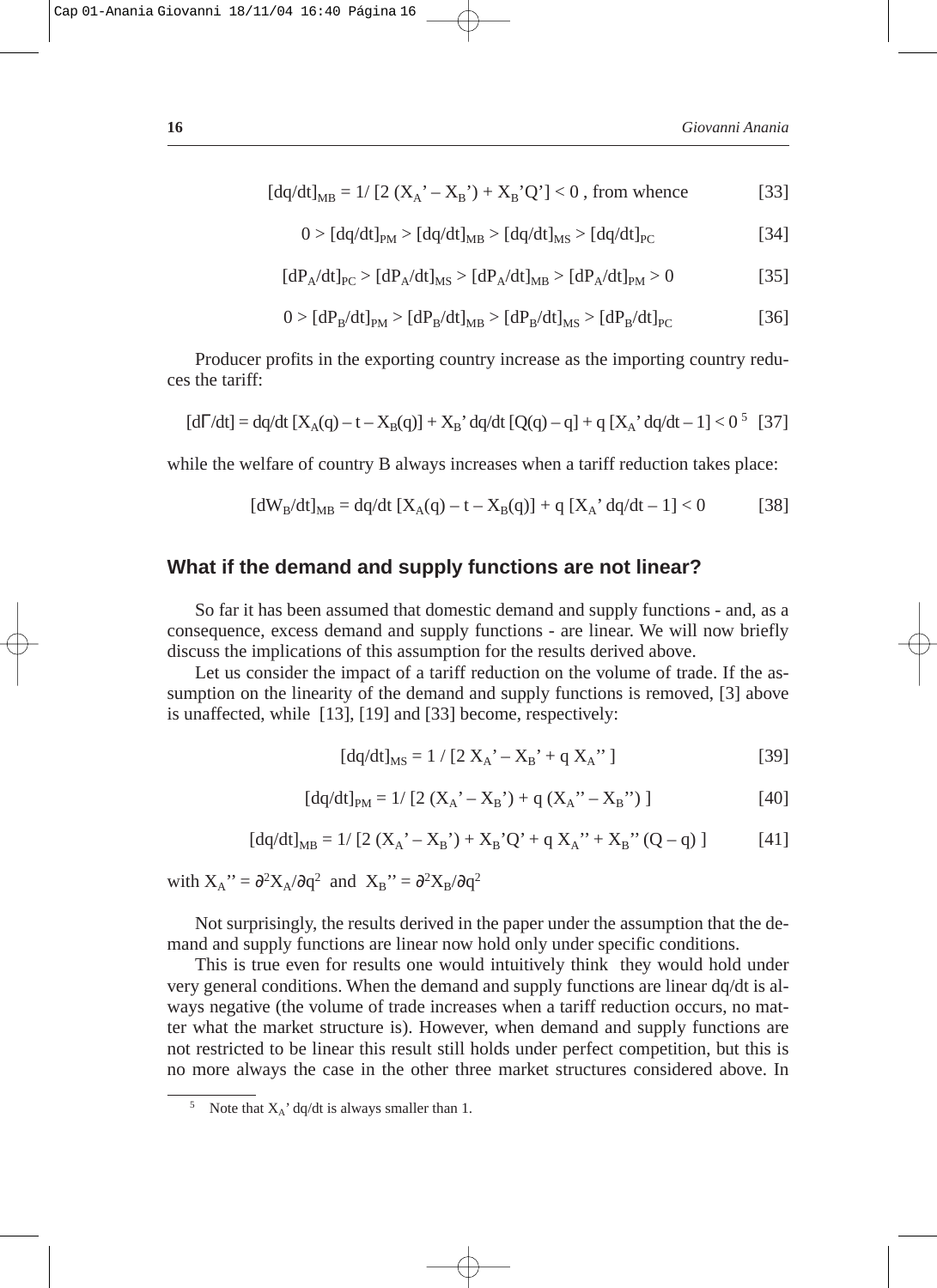fact, the volume of trade may decline as a result of a tariff reduction even under the usual assumption regarding the convexity of the inverse domestic demand and supply functions (which implies the convexity of the inverse excess demand and supply functions, i.e.  $X_A$ "> 0 and  $X_B$ "> 0).

This means that, when demand and supply functions are not linear, assuming perfectly competitive world markets when they are not may induce a distortion of the estimated impact of a trade liberalization which involves not only the *magnitude* of the impact, but the *direction* of the expected changes as well.

[39], [40] and [41] depend on the volume of trade, the first and the second derivatives of the excess demand and supply functions at the equilibrium; these differ in the four scenarios considered, making it impossible to derive under reasonably general conditions relative rankings of the bias in the estimates of the impact of a trade liberalization obtained assuming perfectly competitive world markets when they are not.

Finally, it is still possible that consumers and producers, as a whole, in the two countries are both better off when A, rather than eliminating the tariff, directly compensates B by means of a proper welfare transfer. The necessary and sufficient condition for this to be true now becomes:

$$
q > [ q (X_A' - X_B') - t ] / [2 (X_A' - X_B') + q (X_A'' - X_B'') ]
$$
 [42]

## **Conclusions**

The aim of the paper was to investigate how the effects of an agricultural trade liberalization change when market imperfections are present. Three extreme cases have been considered within a very simple analytical framework: the first involves an exporting country which intervenes to maximize its producer and consumer surplus, the second describes the situation where all international trading is controlled by one firm acting as a «pure middleman», whereas the third considers the existence of a producer-owned marketing board which is given exclusive export authority.

The results reached show that estimates of the impact of a tariff reduction in terms of prices and volume traded obtained assuming perfect competition when this postulate does not hold, are distorted. When domestic demand and supply functions are assumed to be linear the impact is overestimated. When no restriction is imposed on the demand and supply functions, the distortion of the estimated impact of the tariff reduction involves both the magnitude and the sign of the expected changes in prices and volume traded.

In addition, it has been proved that, when there exists a firm exerting both monopoly and monopsony power in the world market, it could well be that a system of direct transfers makes all countries better off with respect to a trade liberalization.

Because of *a)* the relevance of market imperfections in many internationally traded agricultural commodities, *b)* the fact that perfect competition is assumed in most of the attempts to measure the effects of a reduction in the barriers to agricultural trade, and *c)* the significant impact that such attempts may have on the on-going WTO negotiations, it would appear that the results of this paper might be of some interest.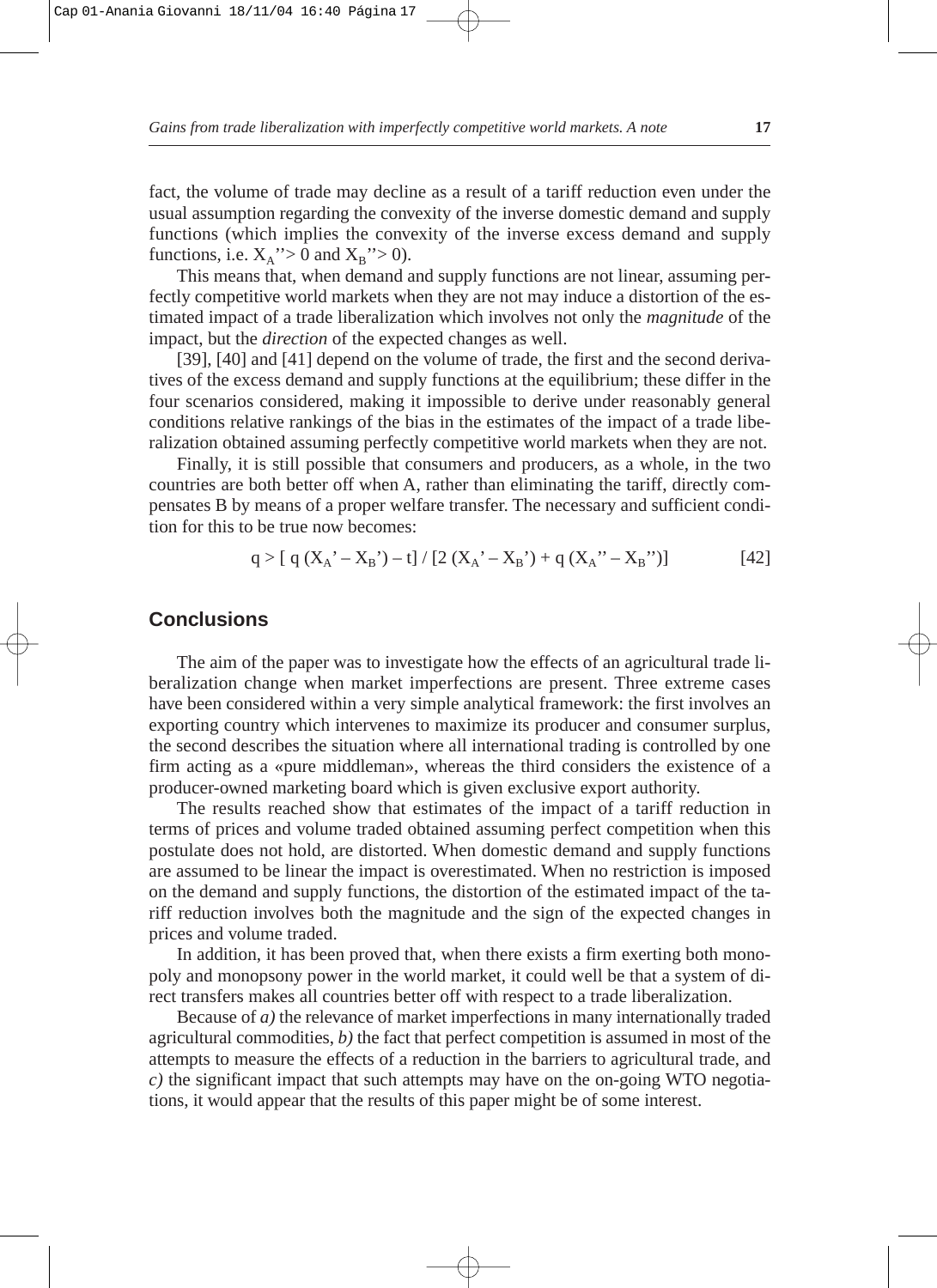If a conclusion can be drawn, it is the need for further work involving a larger number of imperfect market structures, and a more realistic analytical setting. In spite of all the limitations of the present paper, its findings suggest caution at the bargaining table when evaluating the results of the simulations which assume that perfect competition obtains.

#### **References**

- Abbott, P.C. (1979). «Modelling International Grain Trade with Government Controlled Markets». *American Journal of Agricultural Economics*. February.
- Ackerman K.Z. and Dixit, P.M. (1999). *An Introduction to State Trading in Agriculture*. United States Department of Agriculture, Economic Research Service, Agricultural Economic Report n. 783. October.
- Alaouze C.M., Watson, A.S. and Sturgess, N. H. (1978). «Oligopoly Pricing in the World Wheat Market». *American Journal of Agricultural Economics*. May.
- Anania, G. (2001) *Modeling Agricultural Trade Liberalization. A review*. Contributed paper, Annual meeting of the American Agricultural Economics Association, Chicago, August 5-8.
- Bieri, J. and Schmitz, A. ( 1974). «Market Intermediaries and Price Instability: Some Welfare Implications». *American Journal of Agricultural Economics*. May.
- Carter, C. and Schmitz, A. (1979). «Import Tariffs and Price Formation in the World Wheat Market». *American Journal of Agricultural Economics*. August.
- Carter, C., and Smith, V. (2001). «The Potential Impacts of State Trading Enterprises on World Markets: the Exporting Country Case». *Canadian Journal of Agricultural Economics*, **49**.
- Dixit, P.M. and Josling, T. (1997). *State trading in agriculture: an analytical framework*. IATRC (International Agricultural Trade Research Consortium), Working Paper #97-4. July.
- Francois, J.F., McDonald, B. and Nordstrom, H. (1996). «Assessing the Uruguay Round», in W. Martin e L. A. Winters, edts. *The Uruguay Round and the Developing Economies*. World Bank Discussion Papers, 307.
- Hertel, T.W., Brockmeier, M. and Swaminathan, P.W. (1997). «Sectoral and economy-wide analysis of integrating Central and Eastern European countries into the EU: Implications of alternative strategies». *European Review of Agricultural Economics*, **24**.
- Just, R.E., Schmitz, A. and Zilbermann, D. (1979). «Price Controls and Optimal Export Policies under Alternative Market Structures». *American Economic Review*. September.
- Karp, L.S., and McCalla, A.F. (1983)«Dynamics Games and International Trade: an Application to the World Corn Market». *American Journal of Agricultural Economics*. November.
- Kawaguchi, T., Suzuki, N. and Kaiser, H.M. (1997). «A Spatial Equilibrium Model for Imperfectly Competitive Milk Markets». *American Journal of Agricultural Economics*, **79.** August.
- Kolstad, C.D. and Burris, A.E. (1986). «Imperfectly Competitive Equilibria in International Commodity Markets», *American Journal of Agricultural Economics*. February.
- Lanclos, D.K., Hertel, T.W. and Devadoss, S. (1996). «Assessing the effects of tariff reform on U.S. food manufacturing industries: the role of imperfect competition and intermediate inputs». *Agricultural Economics*. **14**.
- McCalla, A.F. (1966). «A Duopoly Model of World Wheat Pricing». *Journal of Farm Economics*. August.